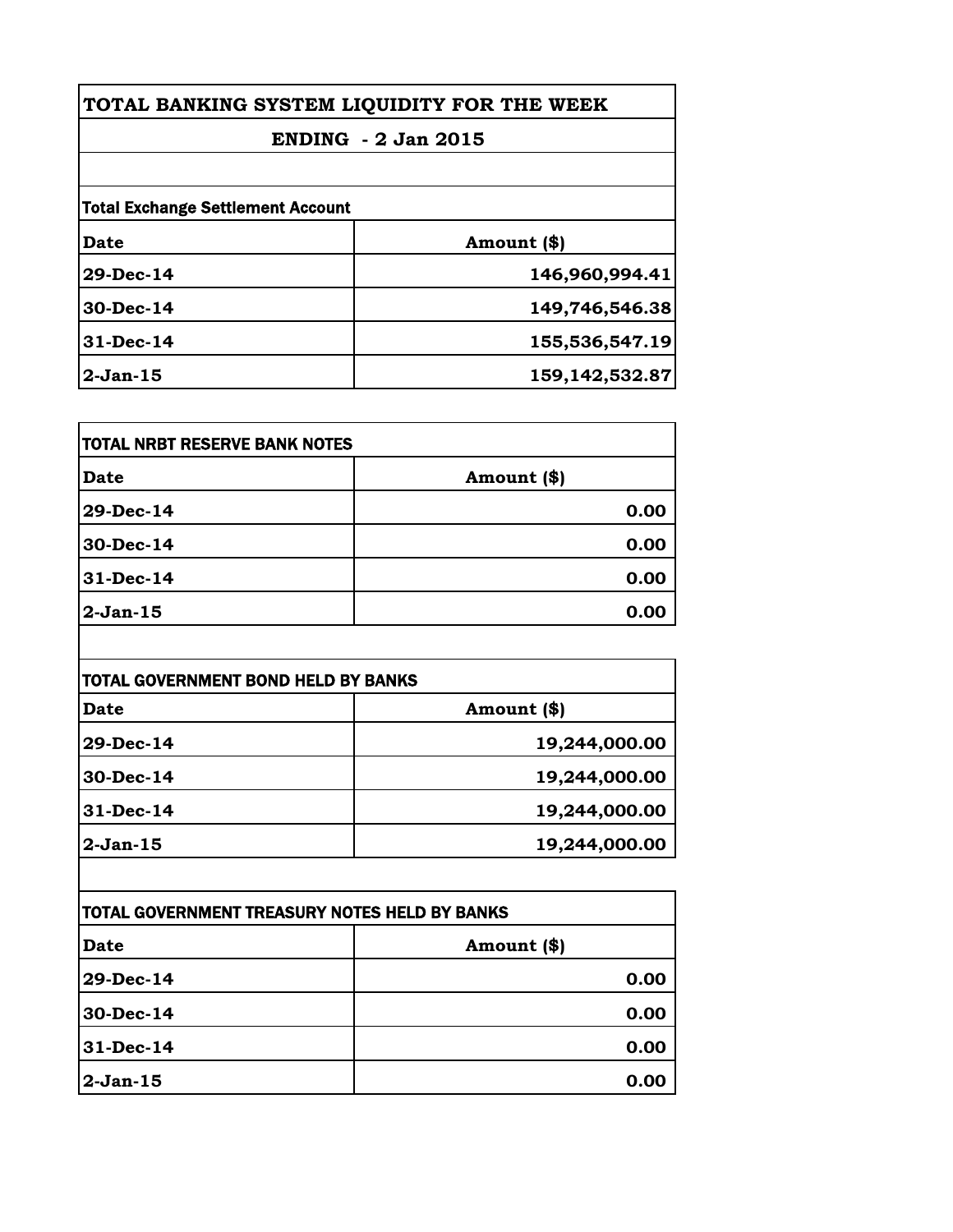| TOTAL BANKING SYSTEM LIQUIDITY FOR THE WEEK<br><b>ENDING - 9 Jan 2015</b><br><b>Total Exchange Settlement Account</b> |                |             |                |
|-----------------------------------------------------------------------------------------------------------------------|----------------|-------------|----------------|
|                                                                                                                       |                | Date        | Amount (\$)    |
|                                                                                                                       |                | $5-Jan-15$  | 159,526,527.40 |
|                                                                                                                       |                | $6$ -Jan-15 | 160,348,640.42 |
| $7-Jan-15$                                                                                                            | 156,404,772.88 |             |                |
| $8-Jan-15$                                                                                                            | 156,560,055.19 |             |                |
| $9-Jan-15$                                                                                                            | 156,580,049.41 |             |                |

| TOTAL NRBT RESERVE BANK NOTES |             |
|-------------------------------|-------------|
| <b>Date</b>                   | Amount (\$) |
| 5-Jan-15                      | 0.00        |
| 6-Jan-15                      | 0.00        |
| 7-Jan-15                      | 0.00        |
| 8-Jan-15                      | 0.00        |
| 9-Jan-15                      | 0.00        |

| TOTAL GOVERNMENT BOND HELD BY BANKS |               |
|-------------------------------------|---------------|
| Date                                | Amount (\$)   |
| $5-Jan-15$                          | 19,244,000.00 |
| $6$ -Jan-15                         | 19,244,000.00 |
| $7-Jan-15$                          | 19,244,000.00 |
| $8-Jan-15$                          | 19,244,000.00 |
| $9-Jan-15$                          | 19,244,000.00 |

| TOTAL GOVERNMENT TREASURY NOTES HELD BY BANKS |               |
|-----------------------------------------------|---------------|
| Date                                          | Amount $(\$)$ |
| $5-Jan-15$                                    | 0.00          |
| $6-Jan-15$                                    | 0.00          |
| 7-Jan-15                                      | 0.00          |
| $8-Jan-15$                                    | 0.00          |
| $9-Jan-15$                                    | 0.00          |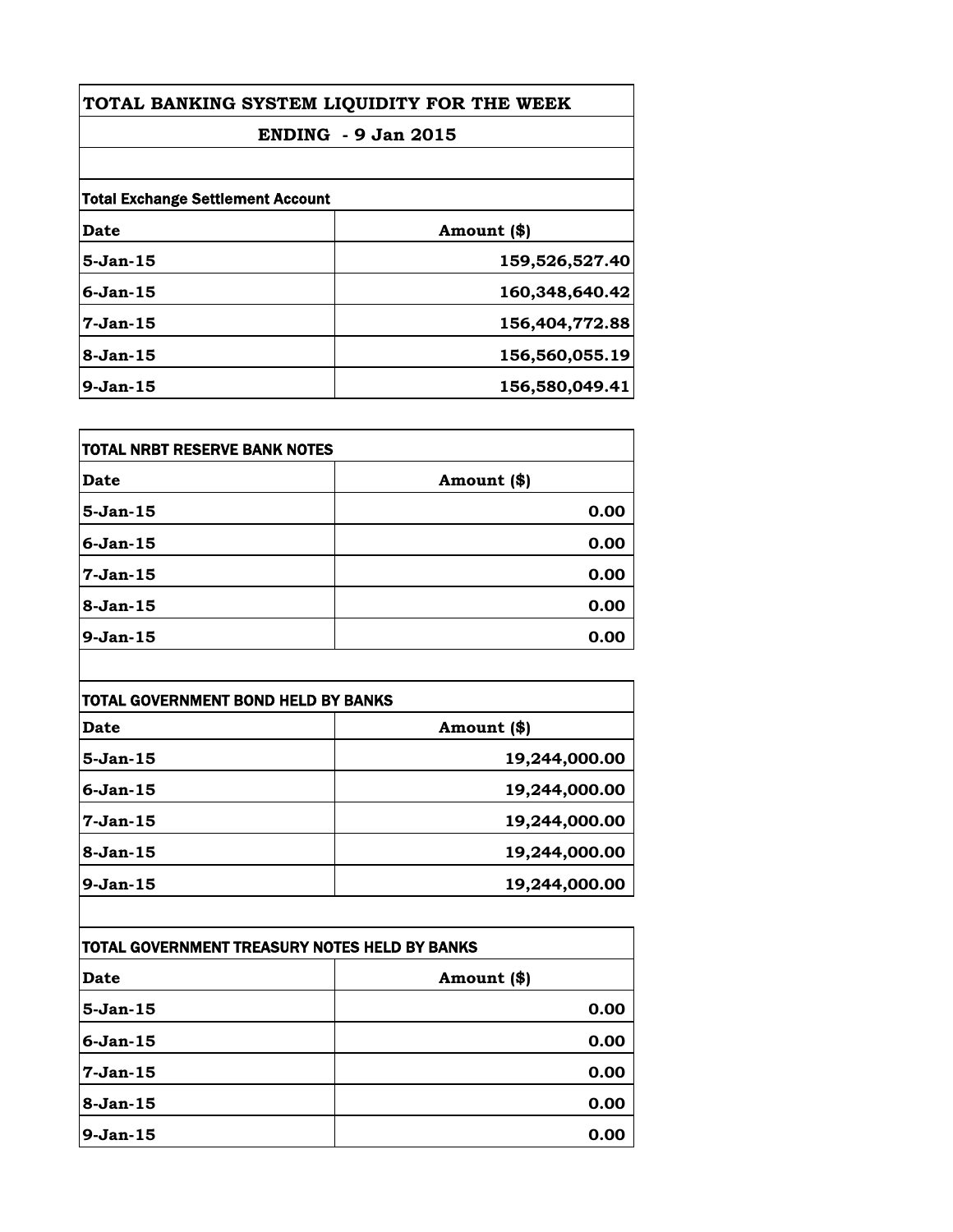| TOTAL BANKING SYSTEM LIQUIDITY FOR THE WEEK<br><b>ENDING</b> - 16 Jan 2015 |                |                                          |             |  |
|----------------------------------------------------------------------------|----------------|------------------------------------------|-------------|--|
|                                                                            |                | <b>Total Exchange Settlement Account</b> |             |  |
|                                                                            |                | Date                                     | Amount (\$) |  |
| $12$ -Jan- $15$                                                            | 156,580,049.41 |                                          |             |  |
| $13$ -Jan $-15$                                                            | 157,319,763.88 |                                          |             |  |
| 14-Jan-15                                                                  | 155,470,984.16 |                                          |             |  |
| $15$ -Jan $-15$                                                            | 153,859,684.05 |                                          |             |  |
| $16 - Jan - 15$                                                            | 153,926,113.83 |                                          |             |  |

| <b>TOTAL NRBT RESERVE BANK NOTES</b> |             |
|--------------------------------------|-------------|
| Date                                 | Amount (\$) |
| $12$ -Jan- $15$                      | 0.00        |
| 13-Jan-15                            | 0.00        |
| 14-Jan-15                            | 0.00        |
| 15-Jan-15                            | 0.00        |
| $16$ -Jan- $15$                      | 0.00        |

| TOTAL GOVERNMENT BOND HELD BY BANKS |               |
|-------------------------------------|---------------|
| Date                                | Amount (\$)   |
| $12$ -Jan- $15$                     | 19,244,000.00 |
| $13$ -Jan $-15$                     | 19,244,000.00 |
| 14-Jan-15                           | 19,244,000.00 |
| $15$ -Jan $-15$                     | 19,244,000.00 |
| $16$ -Jan $-15$                     | 19,244,000.00 |

| TOTAL GOVERNMENT TREASURY NOTES HELD BY BANKS |             |
|-----------------------------------------------|-------------|
| Date                                          | Amount (\$) |
| $12$ -Jan- $15$                               | 0.00        |
| 13-Jan-15                                     | 0.00        |
| 14-Jan-15                                     | 0.00        |
| 15-Jan-15                                     | 0.00        |
| $16$ -Jan $-15$                               | 0.00        |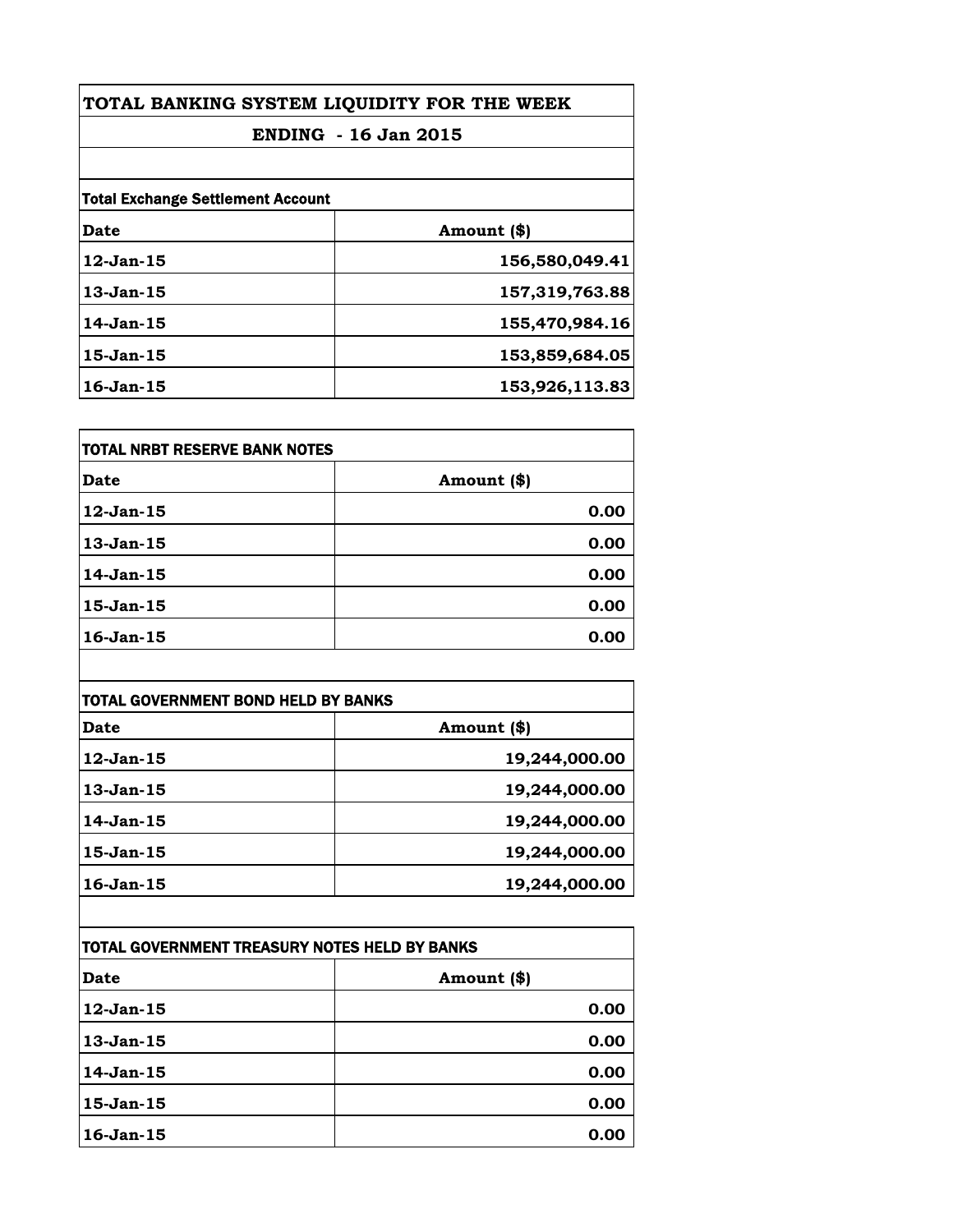| TOTAL BANKING SYSTEM LIQUIDITY FOR THE WEEK<br><b>ENDING</b> - 23 Jan 2015 |                |  |
|----------------------------------------------------------------------------|----------------|--|
|                                                                            |                |  |
| <b>Total Exchange Settlement Account</b>                                   |                |  |
| Date                                                                       | Amount (\$)    |  |
| $19-Jan-15$                                                                | 154,202,562.80 |  |
| 20-Jan-15                                                                  | 153,945,422.85 |  |
| $21 - Jan - 15$                                                            | 153,867,396.34 |  |
| $22$ -Jan-15                                                               | 154,539,984.74 |  |
| $23$ -Jan-15                                                               | 153,514,137.54 |  |

| TOTAL NRBT RESERVE BANK NOTES |             |
|-------------------------------|-------------|
| <b>Date</b>                   | Amount (\$) |
| 19-Jan-15                     | 0.00        |
| 20-Jan-15                     | 0.00        |
| 21-Jan-15                     | 0.00        |
| 22-Jan-15                     | 0.00        |
| 23-Jan-15                     | 0.00        |

| TOTAL GOVERNMENT BOND HELD BY BANKS |               |
|-------------------------------------|---------------|
| Date                                | Amount (\$)   |
| $19$ -Jan $-15$                     | 19,244,000.00 |
| $20$ -Jan-15                        | 19,244,000.00 |
| 21-Jan-15                           | 19,244,000.00 |
| $22$ -Jan-15                        | 19,244,000.00 |
| 23-Jan-15                           | 19,244,000.00 |

| TOTAL GOVERNMENT TREASURY NOTES HELD BY BANKS |               |
|-----------------------------------------------|---------------|
| <b>Date</b>                                   | Amount $(\$)$ |
| $19$ -Jan $-15$                               | 0.00          |
| 20-Jan-15                                     | 0.00          |
| 21-Jan-15                                     | 0.00          |
| $22$ -Jan-15                                  | 0.00          |
| $23$ -Jan-15                                  | 0.00          |